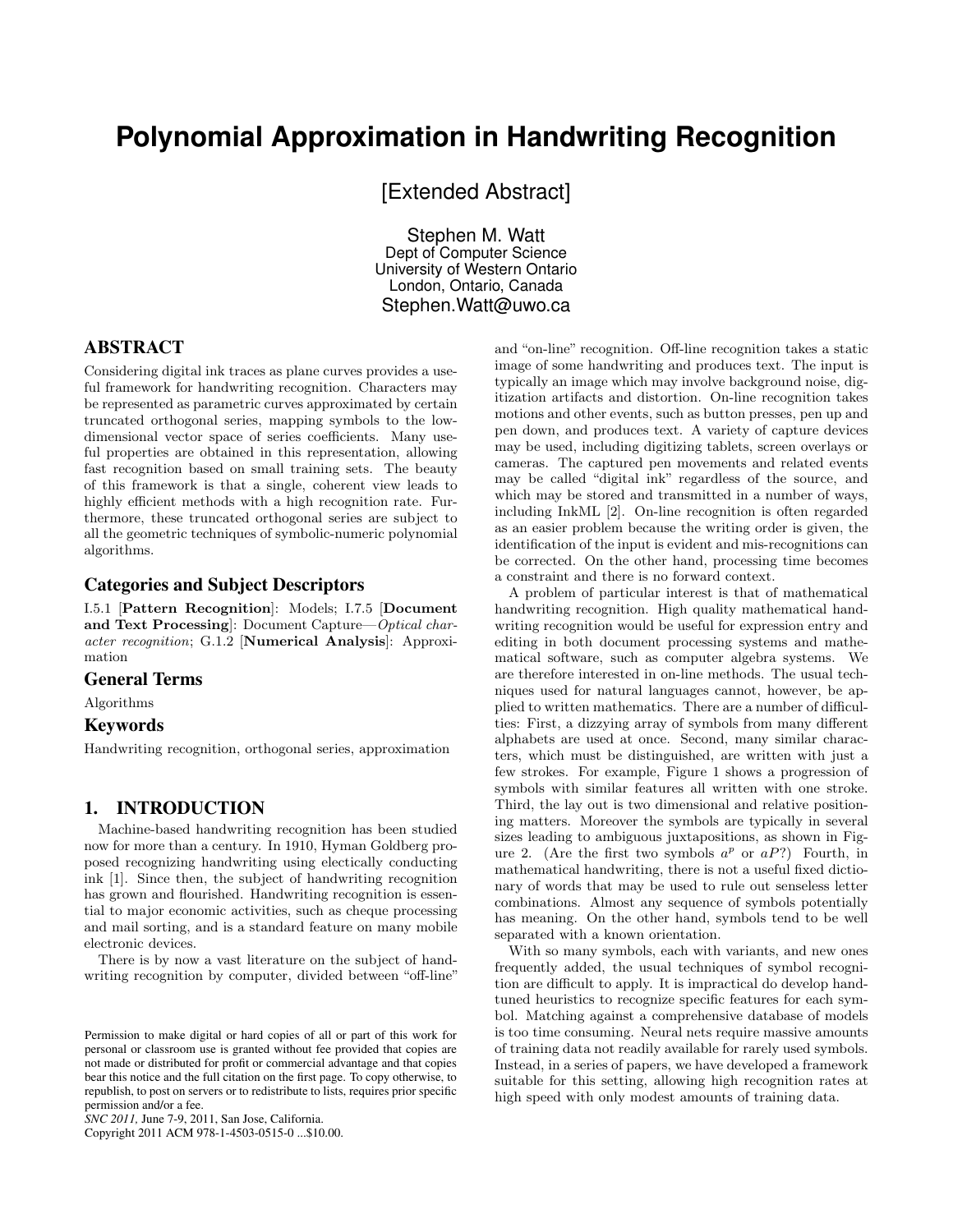# $D \nleq Q \ncong \infty$

Figure 1: Similar single-stroke characters



Figure 2: Juxtaposition ambiguity

### 2. FRAMEWORK

One of the main difficulties we find with other recognition methods is that the digital ink is thought of as a set of points, and subject to various ad hoc treatments, such as smoothing to eliminate device jitter and "re-sampling", i.e. interpolation to add or remove or equalize the distance between points. This is followed by various numerical heuristics to try to identify features such as cusps, self intersections, etc. The problem with this is that we are not treating the ink traces as what they really are, curves.

We consider an ink trace to be a segment of a plane curve  $(x(\lambda), y(\lambda)), \lambda \in [0, L]$ . Various parameterizations are possible, including parameterization by time (as the curve was traced), by arc length or by affine arc length. We have found over the course of various experiments that arc length is the most robust parameterization in most cases, which makes intuitive sense since this gives curves that look the same the same parameterization.

The next step is to realize that curves that are "almost the same" should be recognized as the the same symbol. We may therefore work with approximations in a finite dimensional function space:

$$
x(\lambda) \approx \sum_{i=0}^{d} x_i B_i(\lambda), \qquad y(\lambda) \approx \sum_{i=0}^{d} y_i B_i(\lambda).
$$

By appropriate choice of basis functions  $B_i$ ,  $i = 0, \ldots, d$ , the approximations can be made arbitrarily close to  $x$  and y. After normalizing for position and scale, the coefficients represent the curve as a  $(2d - 1)$ -dimensional point. If the basis functions are orthogonal with respect to a functional inner product, then we can obtain the coefficients  $(x_i, y_i)$  by numerical integration. One of the most appealing aspects to this is that this completely captures the curves in a manner independent of the resolution of the device and allows us to ask geometrically meaningful questions.

The first step in this approach used Chebyshev polynomials as the basis functions [3]. The non-linearity of the weight function  $1/\sqrt{1-\lambda^2}$  required first capturing the entire curve, normalizing it, then computing the series coefficients. It was then shown that a Legendre polynomial basis allowed the coefficients to be calculated instantly on pen-up from moments



Figure 3: L-S polynomials on [0, 1] for  $\mu = 1/8$ 

of  $x(\lambda)$  and  $y(\lambda)$  integrated as the curve is written [4]. This real-time property is preserved using a Legendre-Sobolev basis, orthogonal with respect to the inner product

$$
\langle f, g \rangle = \int_a^b f(\lambda) g(\lambda) d\lambda + \mu \int_a^b f'(\lambda) g'(\lambda) d\lambda,
$$

for which orthogonal series approximate both the function and its derivative well [5]. An orthogonal polynomial basis may be obtained for this or any desired inner product by Gram-Schmidt orthogonalization of the monomial basis  $\{1, \lambda, \lambda^2, ...\}$ . The Legendre-Sobolev polynomials of degrees 0 to 12 for  $a = 0, b = 1, \mu = 1/8$  are shown in Figure 3. As the representation by series coefficients is space efficient, it may be used for digital ink compression [6].

#### 3. DISTANCE-BASED RECOGNITION

Representing handwritten mathematical symbols as points in such an inner product space has a number of pleasant properties. One property of using orthonormal series is that distances in the function space become Euclidean distances in the coefficient space:

$$
||f-g|| \approx \sqrt{\sum_{i=0}^{d} (f_i - g_i)^2}
$$

as the integrals of the  $B_i B_{j\neq i}$  cross terms vanish by orthogonality. This allows the variational integrals approximated by elastic matching to be calculated extremely quickly.

We find that classes of like symbols form clusters, and that the classes are convex even at low dimension [7, 8]. This implies that linear homotopies between points in the same class should have intermediate points that remain in the same class. Indeed this is observed, as illustrated in Figure 4. This property allows us to classify points based on distances to convex hulls of sets of points, rather than to particular point or their averages, which is more robust when the training sets are small. A comparison of recognition methods using elastic matching with dynamic time warping (re-parameterization), and Euclidean and Manhattan distances in the orthogonal series coefficient space [9] shows that for many choices of dimension  $d$  and coefficient size,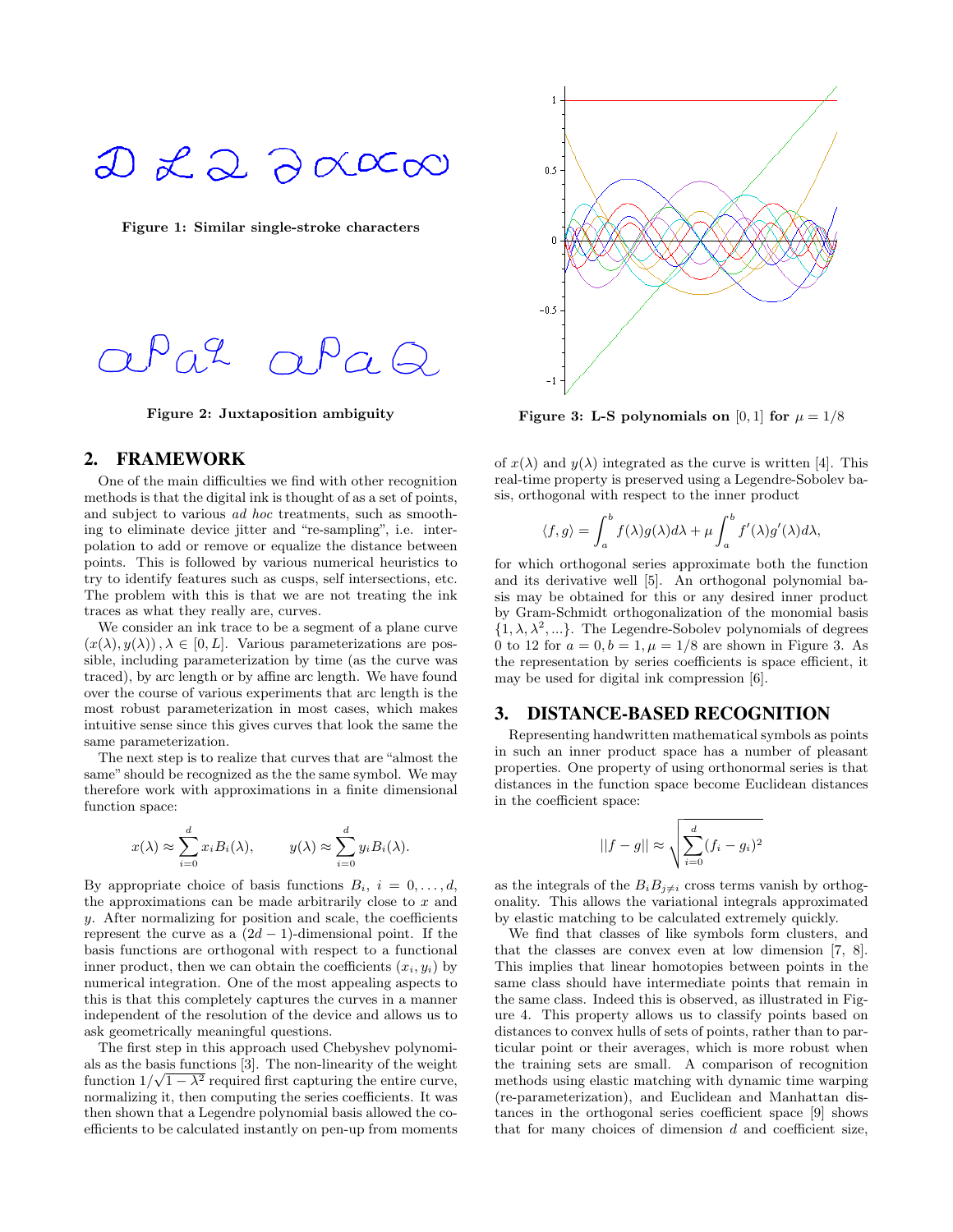

Figure 4: Linear homotopy stays within the class

the coefficient-based methods give similar results to elastic matching, but may be computed much faster. Alternatively to convex hulls of the known points, one may use the polyhedra bordered by the planes of SVM ensembles [10] and these may additionally make use of other features [11].

Even with the best individual character recognition, ambiguities remain. Consider the two expressions shown in Figure 5. Even though the symbol shown in the red box is exactly the same in both cases, in one case it should be recognized as "i" and in the other as " $\dot{z}$ ". It is therefore useful to be able to use our distance-based methods in conjunction with contextual information, such as frequency information for mathematical  $n$ -grams [12, 13, 14]. In this regard, a useful distance-based confidence measure may be obtained for classification using either distances to convex hulls of classes or to separating planes in SVM ensembles [15].

To this point, we have discussed classification based on functional approximation of the coordinate curves  $x(\lambda)$  and  $y(\lambda)$ . If the orientation of the characters is not certain, or if they are deformed in other ways, then it is natural to seek methods that are invariant under these transformations. We have seen that similar methods may be applied to integral invariants of the coordinate curves to classify symbols with unknown rotation or shear [16, 17].

# 4. ON TO APPROXIMATE POLYNOMIALS

The objects with which we are working, these truncated series, are polynomials with approximate coefficients in a non-monomial basis. Given the vast body of work in approximate polynomial algebra, e.g. [18, 19, 20, 21, 22], we ask what ideas may be brought to bear from this community. This points to several directions for investigation.

It is easy in this representation to find all the critical points of digital ink traces. Many of these, such as self intersection, number of local maxima, etc, have long been used as features for recognition. The usual methods for detecting these features depend significantly on device resolution. With rapidly evolving technology, this means that newly adjusted algorithms become necessary, and these cannot use archival data directly. Instead, finding these critical points from the polynomial approximations is robust against changes in device resolution.

We give an example. Consider the digital ink trace of a lower case letter  $d$ , shown in Figure  $6(a)$ . The trace consists of about 300 data points sampling the  $x$  and  $y$  coordinates and pressure at a uniform frequency. Figure 6(b) shows an approximation in parametric form  $(x(\lambda), y(\lambda))$  for  $\lambda \in [0, 1]$ , with x and y being Legendre Sobolev series over  $\lambda \in [0,1]$ with  $\mu = 1/8$  up to degree 12. Figure 6(c) shows the critical points found by solving  $x'(\lambda) = 0$  and  $y'(\lambda) = 0$ . This is achieved by univariate polynomial root finding, retaining real roots in the interval [0, 1].



Figure 5: Context dependency: i or  $\dot{z}$ 

The key point is that it is meaningful to perform useful analysis efficiently on the traces as curves, rather than considering the trace as a collection of discrete points. To illustrate this concretely, consider the critical point on the top of the body of the letter  $d$ . This is the second critical point from the beginning of the trace. Finding the critical point from the polynomial approximation can be done by a fast Newton iteration. This takes into account the effect of all the sample points on the local behaviour. In contrast, consider trying to find this local maximum from the discrete sample points. A portion of the trace data is shown in Figure 7, magnified more vertically than horizontally. We see that the local maximum should occur somewhere near the five sample points with approximately equal  $y$  value, but have to construct heuristics to compute a value. For example, in deciding which points are at the maximum, what error tolerance should be used? If several points are within the error tolerance of being the maximum, whereabouts in that point set should the maximum be taken? Should the maximum be taken as the maximum value achieved by one of the sample points, or should the maximum of a local spline be used? All this is avoided by working with curves instead of points.

Some operations can be more natural on implicit curve models. This is obtained directly from the parametric representation as  $Resultant(X - x(\lambda), Y - y(\lambda), \lambda)$ . For the example, the implicit polynomial obtained this way to approximate the example trace is plotted in Figure 6(d). This polynomial of degree 12 in  $X$  and  $Y$  has 91 terms. (A plotting artefact loses part of the tail.)

### 5. FUTURE DIRECTIONS

There appears to be a fertile ground for further work in this area. It should be useful to maintain the perspective that perturbations are to be minimized in the Legendre-Sobolev space instead of with respect to polynomial norms in a monomial basis. Thus we would want to compute resultants, SVDs, etc, in this basis, rather than perform illconditioned conversions. Some new results are required in this area in order to proceed.

Two of the main ideas in symbolic-numeric algorithms for polynomials are that of backward error and semi-definite programming. With backward error, we may ask questions such as whether there is a near by polynomial (i.e. requiring perturbation by less than a given bound) that has certain properties, e.g. singularity, factorization, etc. With semidefinite programming we can ask questions about the least perturbations required.

These tools provide a most useful opening for symbolicnumeric computation in handwriting recognition. Rather than ad hoc numerical techniques based on sample points, we have a framework in which to ask well-posed questions about nearby curves and have a systematic, meaningful approach to answering them.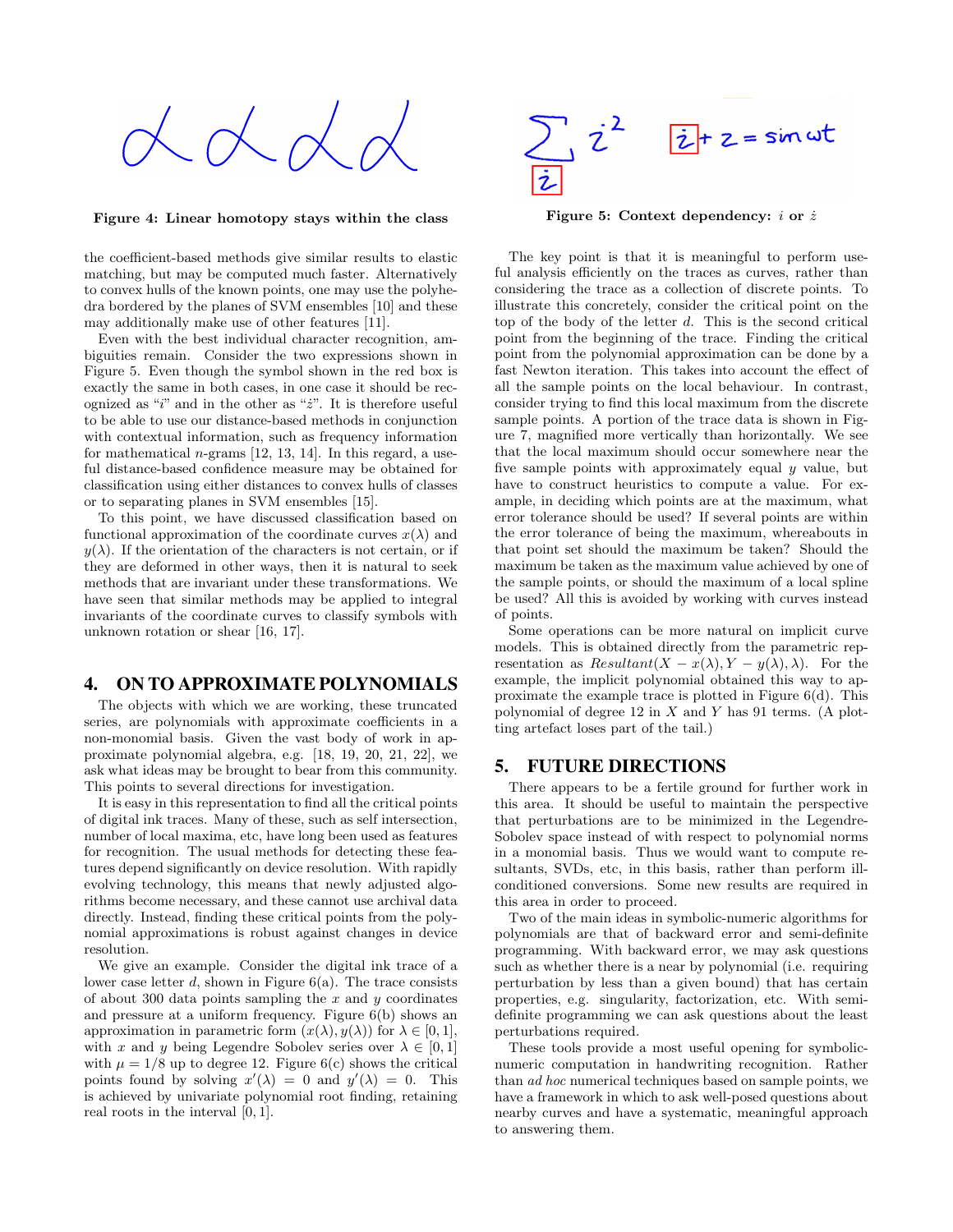

Figure 6: Analysis of an input symbol:

- 
- (c) Critical points computed from  $(x(\lambda), y(\lambda))$ , (d) Implicit approximation  $P(X, Y) = 0$ .



Figure 7: Top of d body, magnified more vertically

### 6. REFERENCES

- [1] Goldberg, H.E: US Patent No. 1,117,184. Filed November 23, 1910. Granted November17, 1914.
- [2] Watt, S.M. and Underhill, T. (eds): Ink Markup Language (InkML). W3C Proposed Recommendation 10 May 2011

http://www.w3.org/TR/2011/PR-InkML-20110510 .

[3] Char, B.W. and Watt, S.M.: Representing and Characterizing Handwritten Mathematical Symbols



(a) Trace data (green box magnified in Figure 7), (b) Parametric approximation  $(x(\lambda), y(\lambda))$   $\lambda \in [0, 1]$ ,

Through Succinct Functional Approximation. pp. 1198–1202, Proc. Int'l Conf. Document Analysis and Recognition (ICDAR), IEEE Press 2007.

- [4] Golubitsky, O. and Watt, S.M.: Online Stroke Modeling for Handwriting Recognition. pp. 72-80, Proc. 18th Annual Int'l Conf. Computer Science and Software Engineering (CASCON 2008), IBM Canada 2008.
- [5] Golubitsky, O. and Watt, S.M.: Online Computation of Similarity between Handwritten Characters. pp. C1-C10, Proc. Document Recognition and Retrieval XVI (DRR XVI), SPIE and IS&T 2009.
- [6] Mazalov, V. and Watt, S.M.: Digital Ink Compression via Functional Approximation. pp. 688-694, Proc. Proc. 12th Int'l Conf. Frontiers in Handwriting Recognition (ICFHR 2010), IEEE Computer Society 2010.
- [7] Golubitsky, O. and Watt, S.M.: Online Recognition of Multi-Stroke Symbols with Orthogonal Series. pp. 1265-1269, Proc. 10th Int'l Conf. Document Analysis and Recognition (ICDAR 2009), IEEE Computer Society 2009.
- [8] Golubitsky, O. and Watt, S.M.: Improved Classification through Runoff Elections. pp. 59–64, Proc. Int'l Workshop on Document Analysis Systems (DAS 2010), ACM 2010.
- [9] Golubitsky, O. and Watt, S.M.: Distance-Based Classification of Handwritten Symbols. Int'l Journal on Document Analysis and Recognition, Vol. 13, No. 2, pp. 133-146, Springer 2010.
- [10] Keshari, B. and Watt, S.M.: Online Mathematical Symbol Recognition using SVMs with Features from Functional Approximation. Electronic Proc. Mathematical User-Interfaces Workshop 2008 (MathUI 2008), Activemath.org 2008.